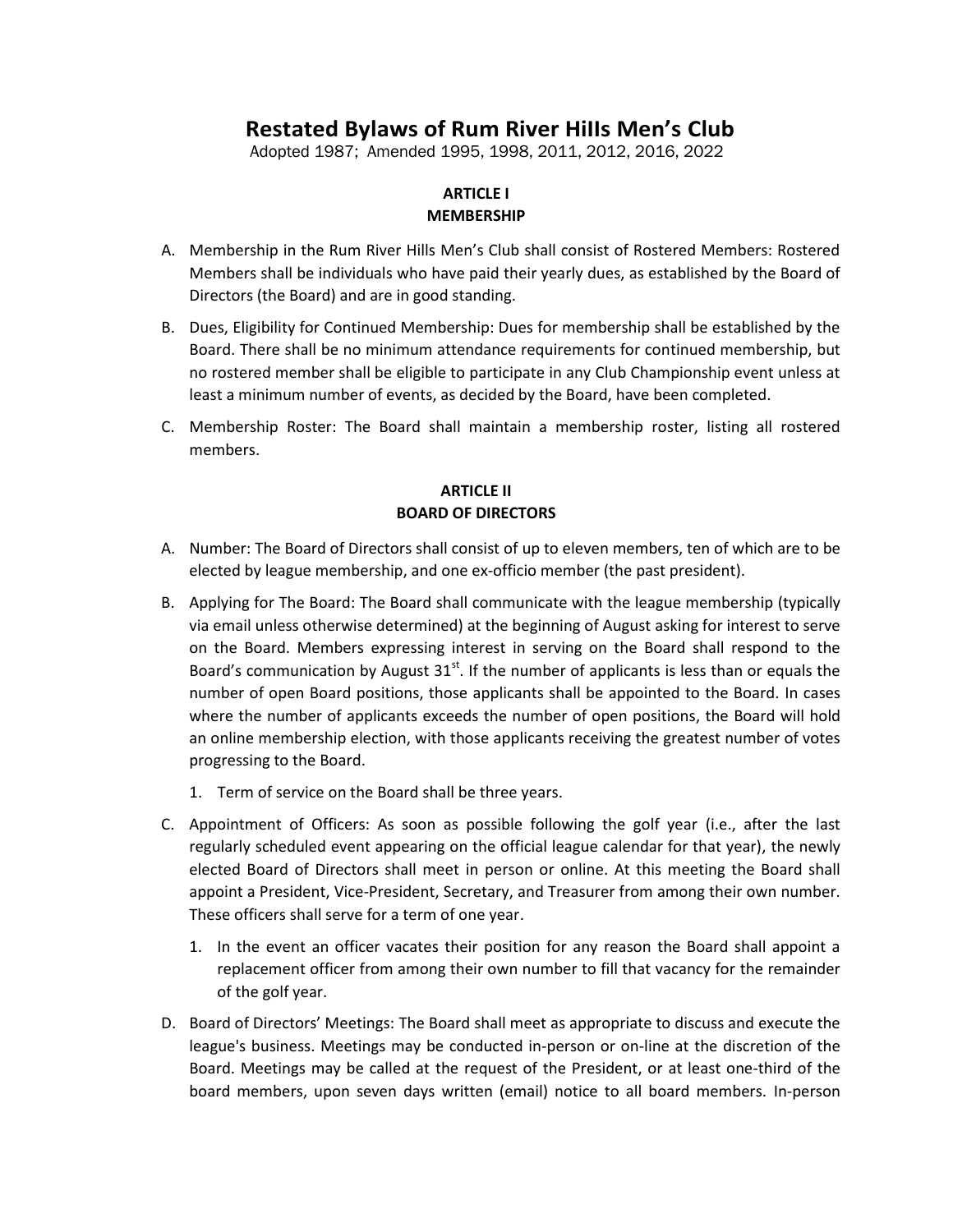meetings shall be held at Rum River Hills Golf Club unless agreed to by a majority of expected attendees.

- E. Quorum: A quorum for meetings (in person or online) shall be over 50% of the Board.
- F. Duties: In addition to appointing the officers the Board shall be responsible for establishing overall policy of the club, selecting club events, establishing rules for league play, eligibility for membership, and the appointment of such subcommittees as may be necessary to conduct the business of the club.
- G. Removal: A director may be removed for "Cause". Cause may include, but not necessarily be limited to, failure to participate in a reasonable number of Board activities, inappropriate treatment of other Board members (including through on-line social media) or other behavior as deemed egregious by the Board.
	- 1. Removal shall be by a two-thirds majority vote of the remaining directors, with the director subject to removal not eligible to vote on that issue.
- H. Vacancies: In the event of a vacancy on the Board, the unexpired term of the vacant seat shall be filled by appointment as approved by a majority vote of the remaining directors.
- I. Compensation of Certain Persons: The Board may, at its discretion, provide for equitable compensation to be paid to any Board member if, in the opinion of the Board, said compensation is warranted based on the amount of time required for such position to fulfill its duties and if, in the opinion of the Board, payment of compensation to the individual performing the task would enhance the efficiency of the person performing the task.
	- 1. No other compensation, other than reimbursement for reasonable out-of-pocket expenses in connection with club activities, shall be permitted by the Board without membership approval.
- J. Eligibility for Membership and Disciplinary Actions: The Board shall be entitled to reject the application for membership of any applicant who has demonstrated a past pattern of unsportsmanlike behavior.
- K. The Board shall develop written standards of sportsmanship, which at a minimum shall include the following conduct to be unsportsmanlike behavior:
	- 1. Documented incidents of cheating.
	- 2. Subjective evidence of handicap manipulation.
	- 3. Attempts to not pay for events, green fees, carts, etc.
	- 4. Repeated registering for events and not showing up for the event.
	- 5. Submitting false documents to the Men's Club, including scorecards and scholarship documents.
	- 6. Frequent excessive inability to control temper on the golf course.
	- 7. Conduct detrimental to the wholistic membership.